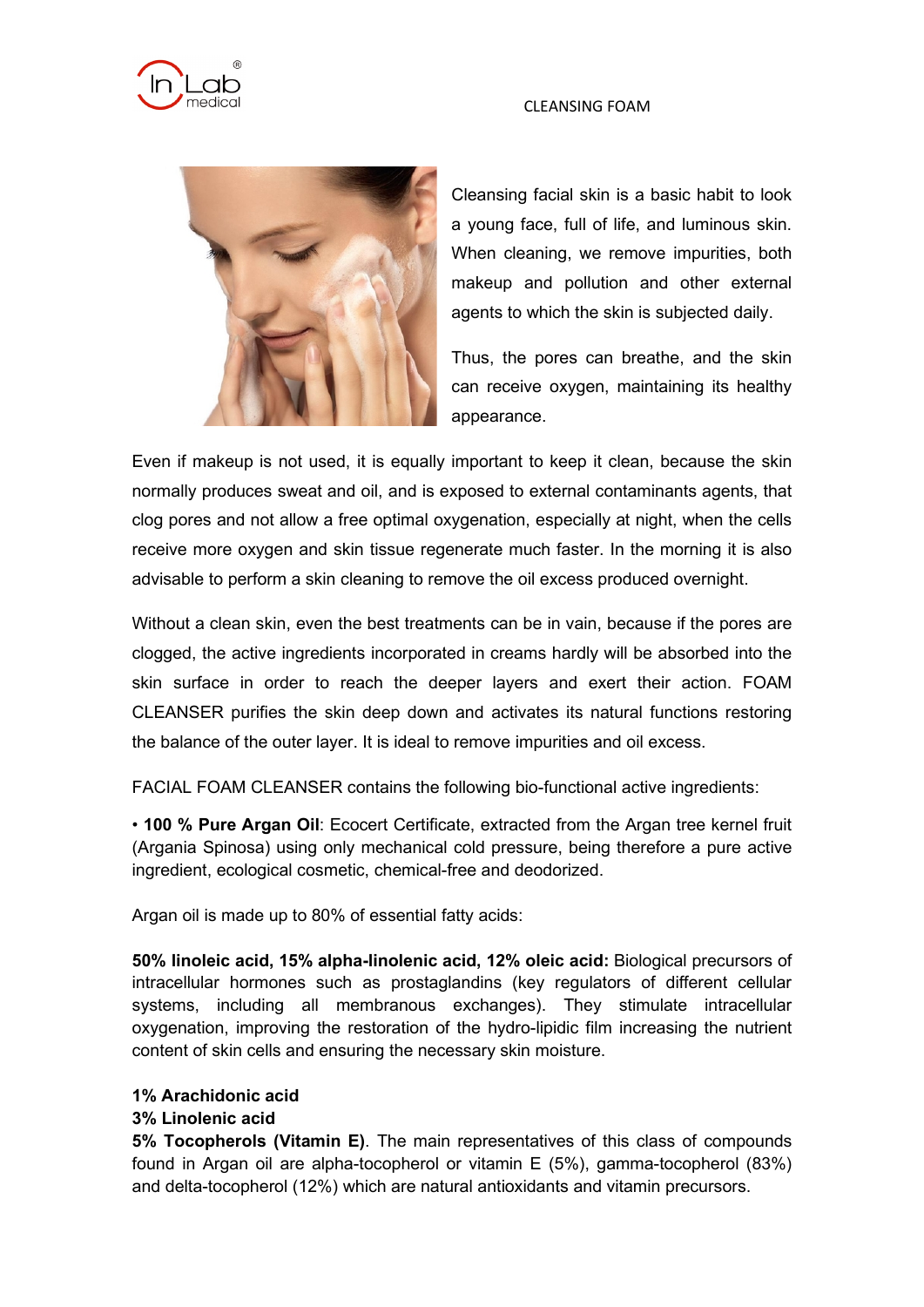

#### CLEANSING FOAM

Ferulic acid: It is the compound found in greater proportion. It promotes blood circulation, thereby increasing the arrival of nutrients. Stimulates intracellular oxygenation, neutralizes free radicals and protects the connective tissues.

**Phytosterols:** Delta-7-sterols are inhibitors of the 5-alpha-reductase enzyme, which converts testosterone into dihydrotestosterone (DHT), largely responsible for acne and hair loss.

**Squalene:** Present in 25% of human lipids, by binding to the cell membrane, helps to eliminate toxins and neutralize free radicals.

**Lupeol:** has anticancer properties and enhances proliferation of keratinocytes which produce keratin in hair, nails and skin.

## **Mechanism of action:**

Polyunsaturated fatty acids decrease with age causing the skin to become dry and to loose elasticity. These two causes are the major trigger of wrinkles.

Argan oil is composed by 80% of fatty acids, of which 8 are essential fatty acids, which cannot be synthesized by our body itself, including omega-6 fatty acid.

Omega 6 fatty is a polyunsaturated fatty acid (linoleic acid) found in high proportions in argan oil. The skin uses it as a nutrient, reconstituting the hydrolipid layer, increasing hydration and reducing the appearance of wrinkles.

Essential fatty acids fight dryness and lack in elasticity by stimulating intracellular oxygenation, and improving the restoration of the hydrolipidic film by increasing the nutrient content of skin cells. The skin gains flexibility, hydration and firmness, becoming stronger and younger.

These beneficial effects are enhanced by its high vitamin E content, which thanks to its antioxidant activity, it protects cell membranes from oxidation and loss of its barrier function by neutralizing free radicals, thus slowing down the skin aging process.

Argan Oil is an anti- free radical, preventing skin aging. It also has a sebum regulating action, suitable for oily skin, non-comedogenic, it is quickly absorbed, leaving no greasy aspect and leaving the skin free from shinny patches. All these components, gives Argan Oil high **antioxidant**, **anti-inflammatory, re-structuring, regenerating** and **anti-aging properties**. It restores the skin and protects it from free radicals induced oxidation.

• **Allantoin:** It has anti-inflammatory, anti-aging and anti-irritant properties that makes it suitable for treatment of minor wounds and skin irritations. It helps skin regeneration. It has great ability to penetrate the skin and a characteristic humectant power. Ideal for applying as post-solar and in mild skin irritations.